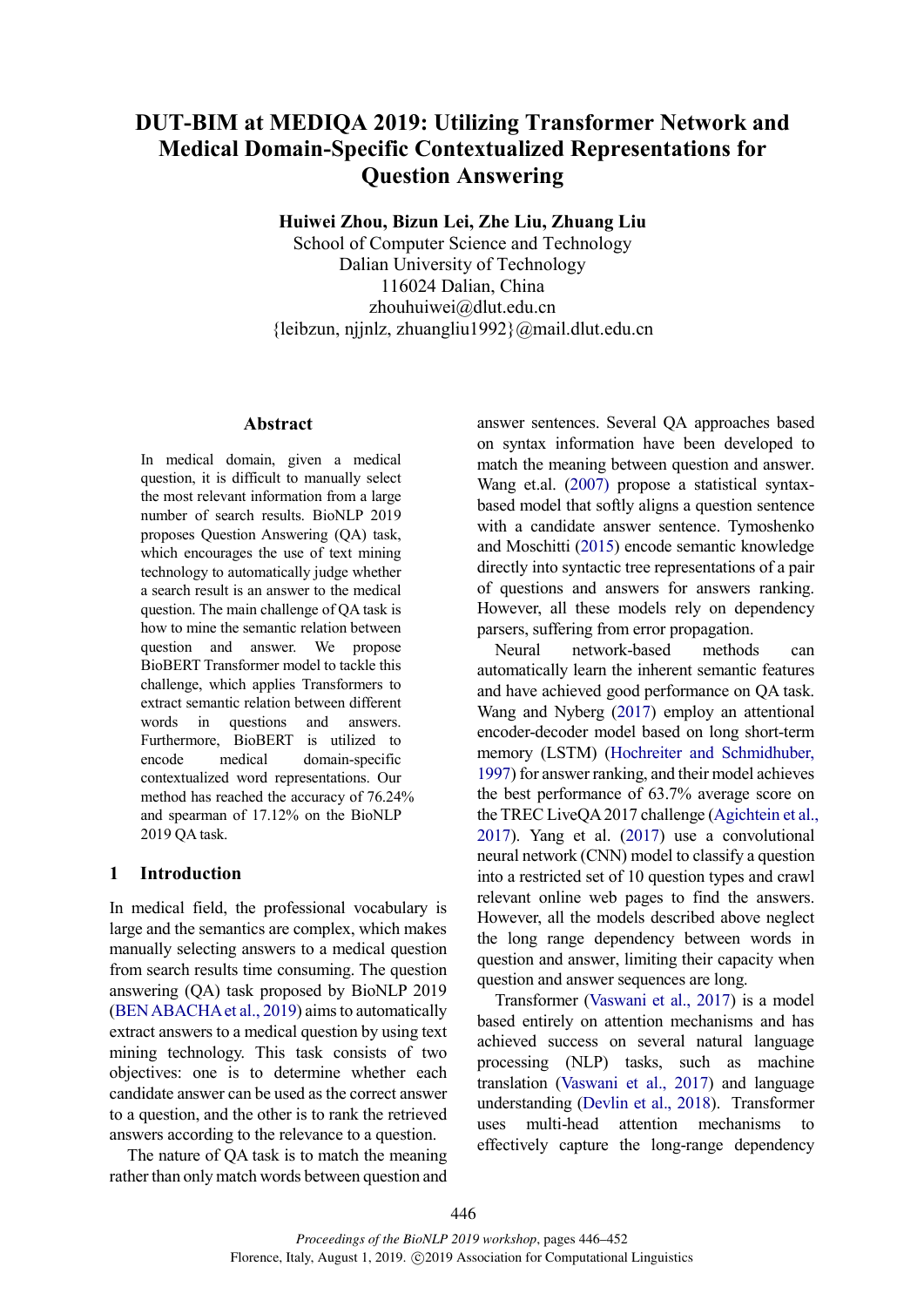information in context sequences, which is vital for question answering task.

Recently, language models(LM) based on largescale corpus pre-training have made great progress in several NLP tasks, such as machine translation and natural language inference (NLI). ELMo (Peters et al., 2018) learns two unidirectional LMs based on LSTM networks which is able to capture both sub-word information and contextual clues. OpenAI GPT (Radford et al., 2018) uses a left-toright Transformer (Vaswani et al., 2017), which introduces minimal task-specific parameters and is trained on the downstream tasks by simply finetuning the pre-trained parameters. The major limitation of pre-trained model above is that they are unidirectional, which limits the choice of architectures that can be used during pre-training. BERT (Devlin et al., 2018) employs a bidirectional Transformer encoder to fuse both the left and the right context and can explicitly model the relationship of a pair of text. Thus, it can make progress in paired NLP tasks, such as NLI and QA. Based on the BERT architecture, BioBERT (Lee et al., 2019) is a domain-specific language representation model pre-trained on large-scale biomedical corpora and effectively transfers the knowledge from biomedical texts to biomedical text mining models.

Corpus of QA task proposed by BioNLP 2019 contains answers with long text, which requires models to capture the long range dependency information across words in both question and answer sentences. Thus, we propose BioBERT Transformer (BBERT-T) model based on Transformer to model the associations between question and answer. Specifically, question and answer sequences are first passed to BioBERT to generate medical domain-specific contextualized representations. Then, the question and answer representations are fed into two Transformers, respectively, to capture the long range dependency information and semantic relation between question and answer. Finally, a weighted cross entropy loss is applied to further improve the performance. Our method achieves accuracy of 76.24% and spearman of 17.12% on the BioNLP 2019 QA task.

# **2 System Description**

In MEDIQA2019 medical Question Answering (QA) task, given a question  $q$  and  $n_a$  candidate answers  $\{a^1, a^2, \dots, a^{n_a}\}$ , we need build model to rank all candidate answers and to recognize correct answers to the question. Let *T* be the set of all the question-answer pairs. For each question-answer pair  $(q, a)$ , we use BioBERT to encode the contextual information, which improves the model generalization capability. Then we propose two Transformers to learn the long range dependency information between words in question and answer, respectively. In this section, we introduce our approach for QA task in two steps: (1) the preprocessing of the corpus; (2) the structure of the model.

# **2.1 Preprocessing**

Firstly, we lowercase all the questions and answers. Then, following (Fajcik et al., 2019), for each text of questions and answers, we use the tokenizer, that comes from Hugging Face PyTorch reimplementation of  $BERT<sup>1</sup>$ , to split input words into most frequent *n*-grams in the pre-training corpus, effectively representing text at the sub-word level. Next, following (Vaswani et al., 2017),  $(q, a)$  pair sequences are truncated to have at most 300 tokens. At last, we use the truncated pair sequence  $[q_1, q_2, ..., q_{l_a}, a_1, a_2, ..., a_{l_a}]$  as input, where  $l_q$  is the length of question,  $l_a$  is the length of a candidate answer and  $l_a + l_a \leq 300$ .

# **2.2 BioBERT Transformer Model (BBERT-T)**

Structure of the proposed model is shown in Figure 1, which is composed of three layers: (1) BioBERT layer; (2) Transformer layer; (3) classification and ranking layer. Take the question-answer pair sequence  $[q_1, q_2, ..., q_{l_a}, a_1, a_2, ..., a_{l_a}]$  as input to the BioBERT layer, achieving the question representation and answer representation. Then the two representations are fed to Transformer layer to extract the long range dependency information between words in question and answer, respectively. Finally, the outputs of Transformer layer are passed to a max pooling layer to generate features used to perform classification and ranking.

 <sup>1</sup> https://github.com/huggingface/pytorch-pretrained-BERT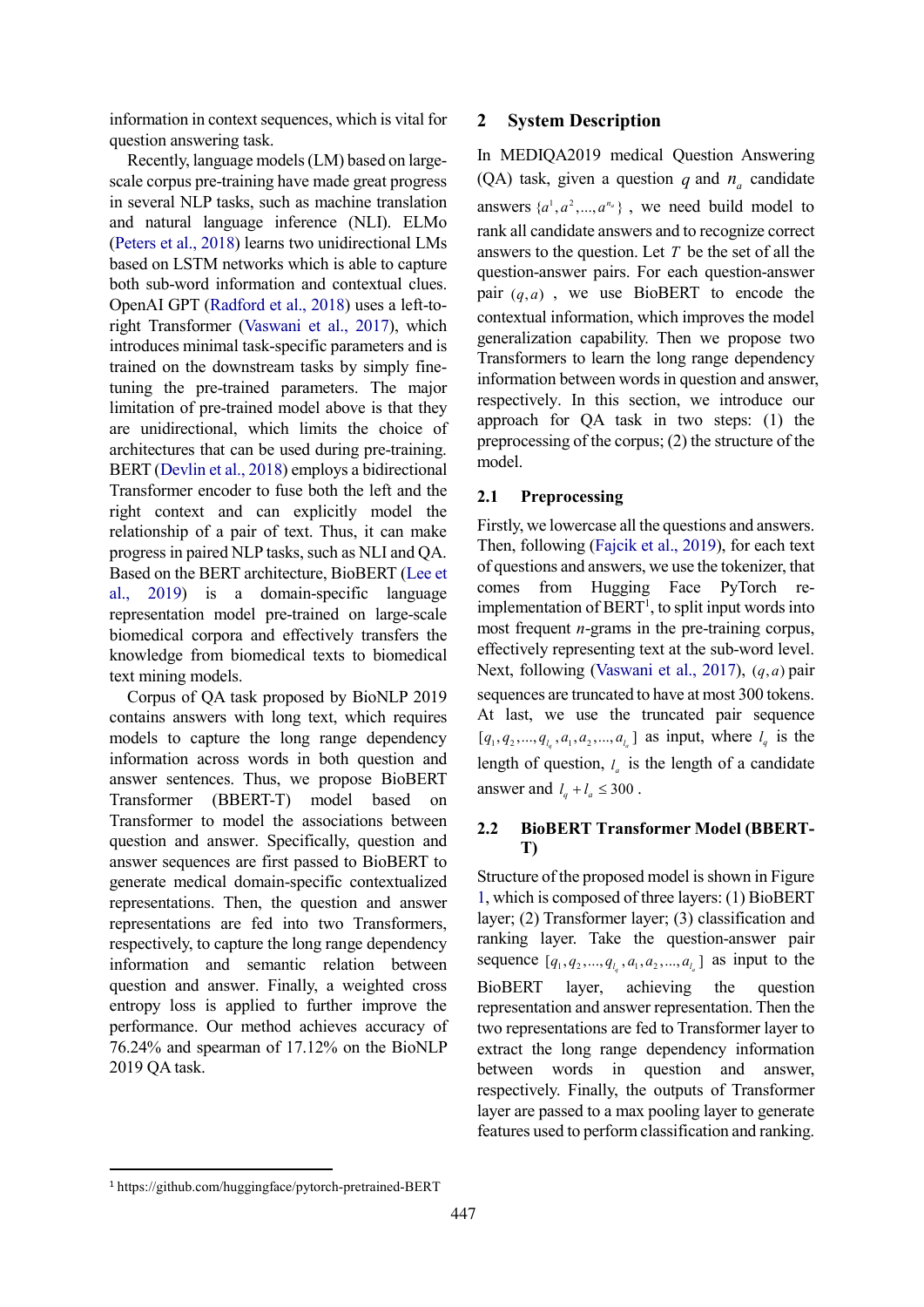

Figure 1: Architecture of BioBERT Transformer model**.**

The details of our model are described in the following subsections.

**BioBERT layer:** BioBERT (Lee et al., 2019) has achieved good performance after fine-tuning in several biomedicine NLP tasks. Therefore, we use the BioBERT to encode the question-answer pair sequence, which improves the model generalization capability. Following (Vaswani et al., 2017), given a question-answer pair sequence  $[q_1, q_2, ..., q_{l_q}, a_1, a_2, ..., a_{l_q}]$ , we add [CLS] token as the first token to the sequence and separate question and answer sequence with [SEP] token to get the input sequence, i.e.  $[CLS, q_1, q_2, ..., q_{l_a}, SEP, a_1, a_2, ..., a_{l_a}, SEP]$ . BioBERT is used to encode the input sequence and the final layer output is used as the contextualized representation of the question-answer pair  $H = [h^{CLS}, h_1^q, ..., h_{l_q}^q, h^{SEP}, h_1^q, ..., h_{l_a}^q, h^{SEP}] \in \mathbb{R}^{n \times d}$ , where  $n = l_a + l_{a'} + 3$  and *d* is the hidden layer dimension. Representations of questions and answers and the  $h^{CLS}$  will be used as inputs to the Transformer layer and the classification and ranking layer, respectively, which are described in following subsections. Note that all parameters of the BioBERT are fine-tuned during training.

**Transformer layer:** In this layer, two Transformers are applied to capture the long range

dependency information and semantic relation between question and answer. To help better understand this layer, we provide a brief overview of Transformer (Vaswani et al., 2017).

The key component of Transformer is the multihead attention layer that allows the model to jointly attend to information from different representation sub-spaces at different positions. Formally, given the queries  $Q$ , keys  $K$ , values  $V$ , multi-head attention builds upon scaled dot product attention mapping a query and a set of key-value pairs to an output:

$$
Att(Q, K, V) = \text{soft max}(\frac{QK^{T}}{\sqrt{d}})V \quad (1)
$$

where  $Q$ ,  $K$ ,  $V$  and output are all list of vectors with equal length, and *d* is the dimension size of *K*. Multi-head attention applies several scaled dot product attentions, which can be formulized as follows:

$$
head_i = Att(W_i^Q Q, W_i^K K, W_i^V V) \qquad (2)
$$

$$
\text{MultiHead}(Q, K, V) = W^H
$$
\n
$$
[head_1, head_2, \cdots, head_h]
$$
\n(3)

where  $W_i^Q \in \mathbb{R}^{d/h \times d}$ ,  $W_i^K \in \mathbb{R}^{d/h \times d}$  and  $W_i^V \in \mathbb{R}^{d/h \times d}$ are trainable parameter matrices and *h* represents the number of scaled dot product attention, or head.  $[head_1, head_2, \cdots, head_h]$  is a concatenation of outputs of *h* heads. Note that, in this paper, we set  $W^H \in \mathbb{R}^{d \times d}$  to a fixed identity matrix to reduce model complexity.

After multi-head attention layer, Transformer applies a two-layer full connection layer with ReLU activation:

$$
H_q = \text{ReLU}(Q_{\text{update}}W_1 + b_1)W_2 + b_2 \quad (4)
$$

where  $W_1 \in \mathbb{R}^{d \times d}$ ,  $W_2 \in \mathbb{R}^{d \times d}$ ,  $b_1 \in \mathbb{R}^d$ ,  $b_2 \in \mathbb{R}^d$ are trainable parameter matrices.  $Q_{\text{update}} = \text{MultiHead}(Q, K, V)$  is the output of multihead attention.

For both multi-head attention layer and the full connection layer, we use the residual concatenation (He et al., 2016) and Layer Normalization (Ba et al., 2016).

In our Transformer layer, we first split the contextualized representation  $H = [h^{CLS}, h_1^q, ..., h_{l_q}^q, h^{SEP}, h_1^q, ..., h_{l_a}^q, h^{SEP}]$  from BioBERT into question representation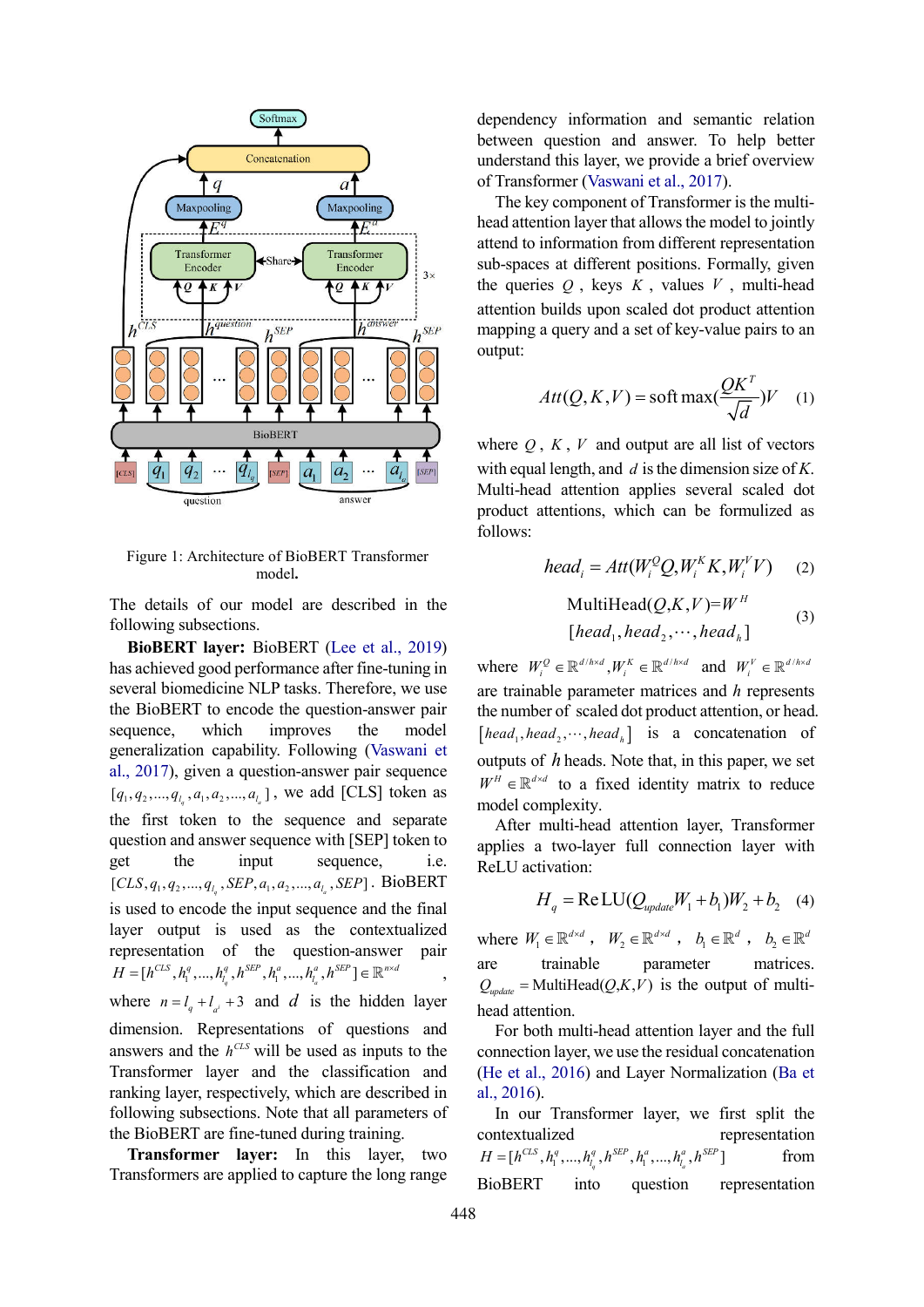$H^q = [h_1^q, h_2^q, ..., h_{l_q}^q] \in \mathbb{R}^{l_q \times d}$  and answer representation  $H^a = [h_1^a, h_2^a, ..., h_n^a] \in \mathbb{R}^{l_a \times d}$ . Then question and answers representations are passed to two Transformers, respectively. Take the question for example, Question representation  $H<sup>q</sup>$  forms the *Q*, *K* and *V* which are fed into a Transformer. The output of the Transformer for question is represented as  $E^q$ . In the same way, we can get  $E^a$ for answer. To establish the connection between question and answer, the two Transformers share the parameters.  $E^q$  and  $E^q$  will be used in the following classification and ranking layer.

#### **2.3 Classification and Ranking Layer**

In order to summarize the information of the questions and answers, we use the max pooling to generate question features  $q \in \mathbb{R}^d$  and answer features  $a \in \mathbb{R}^d$  :

$$
q = \max \text{pool}(E^q) \tag{5}
$$

$$
a = \max \text{pool}(E^a) \tag{6}
$$

*q* and *a* are concatenated to form  $[q, a]$  as the features for classification and ranking. To make full use of information about the relationship between question and answer, we further concatenate the classification embedding  $h^{CLS}$ from BioBERT layer to form the final features  $[q, a, |q - a|, q \times a, h^{CLS}]$  Then,  $[q, a, |q - a|, q \times a, h^{CLS}]$  is passed to a softmax layer to perform the classification. The softmax layer consists of a dense layer and a logistic regression classifier with a softmax function.

$$
o = W_3[q, a, |q - a|, q \times a, h^{CLS} + b_3 \quad (7)
$$

$$
p(y_t = j | T_t) = \text{soft } \max(W_o o + b_o) \quad (8)
$$

where  $W_3 \in \mathbb{R}^{5d \times d}$ ,  $b_3 \in \mathbb{R}^d$ ,  $W_0 \in \mathbb{R}^{d \times 2}$  and  $b_0 \in \mathbb{R}^2$ trainable parameters,  $j \in \{0,1\}$ , and *T*, represents *t*th training samples. We rank the answers according to the probability of being true answer  $(i.e. p(y = 1 | T_i))$ .

In order to make full use of the reference score in the training set and to carefully control the loss, this paper applies a weighted cross entropy loss.

$$
\alpha = \begin{cases} 2, score = 1 \\ 1, score = 2 \\ 1, score = 3 \\ 2, score = 4 \end{cases} \tag{9}
$$

$$
loss = -\frac{1}{N} \sum_{t=1}^{N} \alpha \log p(y_t | T_t)
$$
 (10)

where *N* is the number of question-answer pairs.

#### **3 Experiments**

#### **3.1 Dataset and Evaluation Metrics**

**Dataset:** MEDIQA2019-Task3-QA task contains dataset of medical questions and the associated answers retrieved by  $CHiQA<sup>2</sup>$ . Table 1 describes the details of statistics of the dataset.

|           | Train | Dev | Test |
|-----------|-------|-----|------|
| Questions |       |     | 50   |
| Answers   | 1701  |     |      |

Table 1: Statistics of dataset of QA task.

**Evaluation Metrics:** For BioNLP 2019 QA task, organizers employ two measurements: accuracy and spearman. The evaluation is reported by official evaluation toolkit<sup>3</sup>, and accuracy is the main metric. For each experiment, we report the mean values with corresponding standard deviations over 3 repetitions.

#### **3.2 Experimental Setup**

The BioBERT we use includes 12 layers (i.e., Transformer blocks), and the dimension of hidden size is 768. The Transformer we use has 3 blocks, each of which contains 16 heads. For each head, the mapped *Q*, *K*, and *V* dimensions are 48. Thus, the input and output dimension of Transformer is 768. We use Adam (Kingma and Ba, 2015) with  $\beta_1$  $= 0.9$ ,  $\beta_2 = 0.999$  for optimization. The learning rate is 2e-5. The dropout rate is 0.5. The batch size is set to 4. The **BBERT-T**<sup>4</sup> is developed by

For a candidate answer with the reference scores of 1, 2, 3, 4, the corresponding output labels should be  $0, 0, 1, 1$ . We assign weights of  $2, 1, 1, 2$  to each label, respectively, when calculating the cross entropy loss:

 <sup>2</sup> https://chiqa.nlm.nih.gov/

<sup>3</sup>https://github.com/abachaa/MEDIQA2019/tree/master/Eva l\_Scripts

<sup>4</sup> https://github.com/ThreeTreeStar/Question-Answering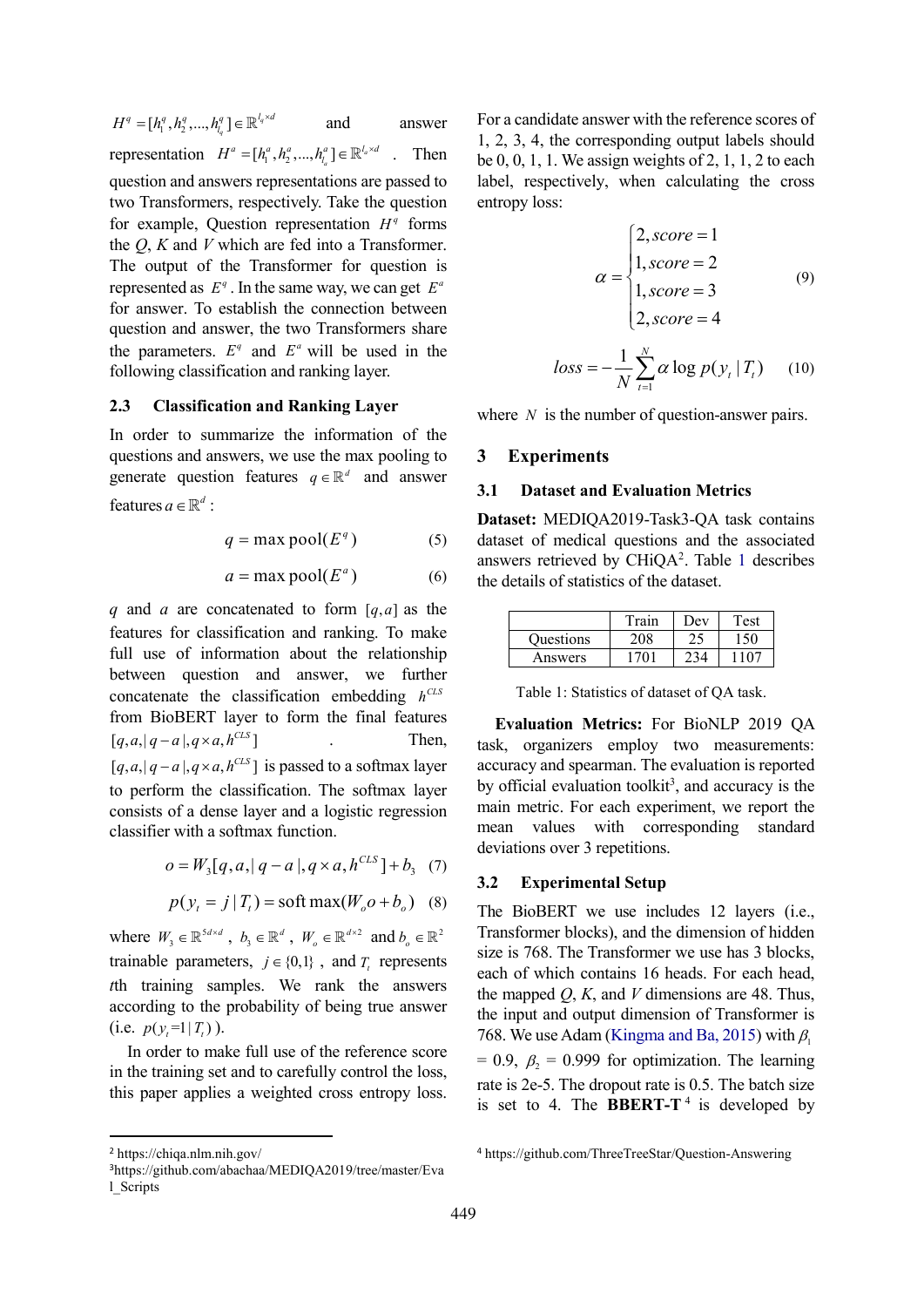PyTorch<sup>5</sup>. We use the BioBERT module (Lee et al., 2019) without modifying. The Transformer is developed by ourselves. Computations are run on a single server computer equipped with a GPU.

# **3.3 Comparisons with baselines**

To verify the effectiveness of our model, we compare **BBERT-T** with five baselines listed as follows.

**w/o BioBERT:** This variant does not use BioBERT. The processed sentence is embedded with pre-trained word embeddings released by (Moen et al., 2013). Then the embedded sequence input into the Transformer layer.

**BBERT-LSTM**: This variant replaces two Transformers with two BiLSTMs. Question representation  $H_a$  and answer representation  $H_a$ are passed to two BiLSTMs, respectively. Note that the two BiLSTMs share parameters.

**BBERT-CNN**: This variant replaces two Transformers with two CNNs with kernel size of  $\{2, 3, 4\}$ . Question representation  $H_q$  and answer representation  $H_a$  are passed to two CNNs, respectively. Note that the two CNNs share parameters.

**BBERT-T (1 block)**: This variant uses Transformers with one block, rather than three blocks.

**w/o CLS:** In classification and ranking layer, we do not concatenate  $h^{CLS}$  with the output of max pooling *q* and *a* . We directly take  $[q, a, |q - a|, q \times a]$  as input to softmax layer. The submitted results are from this model. After submitting the results, we found that **BBERT-T** concatenating  $h^{CLS}$  as features achieved higher results than **w/o CLS**.

From the results in Table 2, we can conclude followings. First, compared with **BBERT-T**, **BBERT-LSTM** replaces Transformer with BiLSTM which causes the accuracy to drop by 4.97% and the spearman to drop by 3.50%. **BBERT-CNN** replaces Transformer with CNN which causes the accuracy to drop by 4.45% and the spearman to drop by 3.59%.This indicates that long range dependency information extracted by our model is critical to QA task. After all, most of answers in the corpus of BioNLP 2019 QA task have long sequences and the semantic information may be distributed across long distance.

| Model               | Accuracy                       | Spearman            | Time   |
|---------------------|--------------------------------|---------------------|--------|
|                     | $(\%)$                         | $(\%)$              | (sec)  |
| w/o                 | $51.39_{\pm 0.56}$             | $-18.48_{\pm 3.39}$ | 132.83 |
| <b>BioBERT</b>      |                                |                     |        |
| <b>BBERT-</b>       | $71.03_{\pm0.91}$              | $6.86_{\pm 4.29}$   | 399.73 |
| <b>LSTM</b>         |                                |                     |        |
| <b>BBERT-</b>       | $71.55 \scriptstyle{\pm 1.73}$ | $6.77_{+4.80}$      | 290.79 |
| <b>CNN</b>          |                                |                     |        |
| <b>BBERT-T</b>      | $73.83_{\pm 0.25}$             | $4.36_{+9.38}$      | 310.62 |
| $(1 \text{ block})$ |                                |                     |        |
| w/o CLS             | $73.23_{\pm 1.97}$             | $7.80_{\pm 5.50}$   | 369.88 |
| <b>BBERT-T</b>      | $76.0_{\pm 1.30}$              | $10.36_{\pm 8.80}$  | 373.43 |
| <b>BBERT-T*</b>     | $76.24_{\pm{1.31}}$            | $17.12_{\pm 9.66}$  | 373.43 |

Table 2: Comparisons with baselines, \* stands for using ensemble by averaging the last 4 epoch output probabilities.  $\pm$  denotes standard deviation,

Second, compared with **BBERT-T**, **w/o BioBERT** decreases the accuracy by 24.61% and the spearman by 28.84%. This indicates that medical domain information is important for BioNLP 2019 QA task.

Third, comparing **BBERT-T** with **w/o CLS**, we can see that without the  $h^{CLS}$  feature decreases the accuracy and spearman. In BioBERT,  $h^{CLS}$  is originally used as features to classify whether given two sentences is adjacent. Similarly, in our model,  $h^{CLS}$  contains important information about the relationship between question and answer, which is critical features to QA task.

Finally, compared with **BBERT-T (1 block)**, **BBERT-T** has a higher complexity but achieves a better accuracy, which illustrates that the structure of three blocks is necessary.

# **3.4 Effects of architecture**

To better understand the architecture of **BBERT-T**, we compare it with three variants:

**w/o share**: This variant uses two separate Transformers with different parameters .

**BBERT-T (att)**: This variant replaces the max pooling with an attention mechanism. Take the question as example, we calculate the attention weight  $\gamma$  for the *i* th position in the output of Transformer  $E_a$  as follows:

$$
\gamma_i = \text{soft max}(\tanh(W_{\gamma} E_i^q + b_{\gamma})) \quad (11)
$$

where  $W_{\nu} \in \mathbb{R}^d$  and  $b_{\nu}$  are trainable parameters. Then the question features  $q$  is defined as follows:

 <sup>5</sup> https://pytorch.org/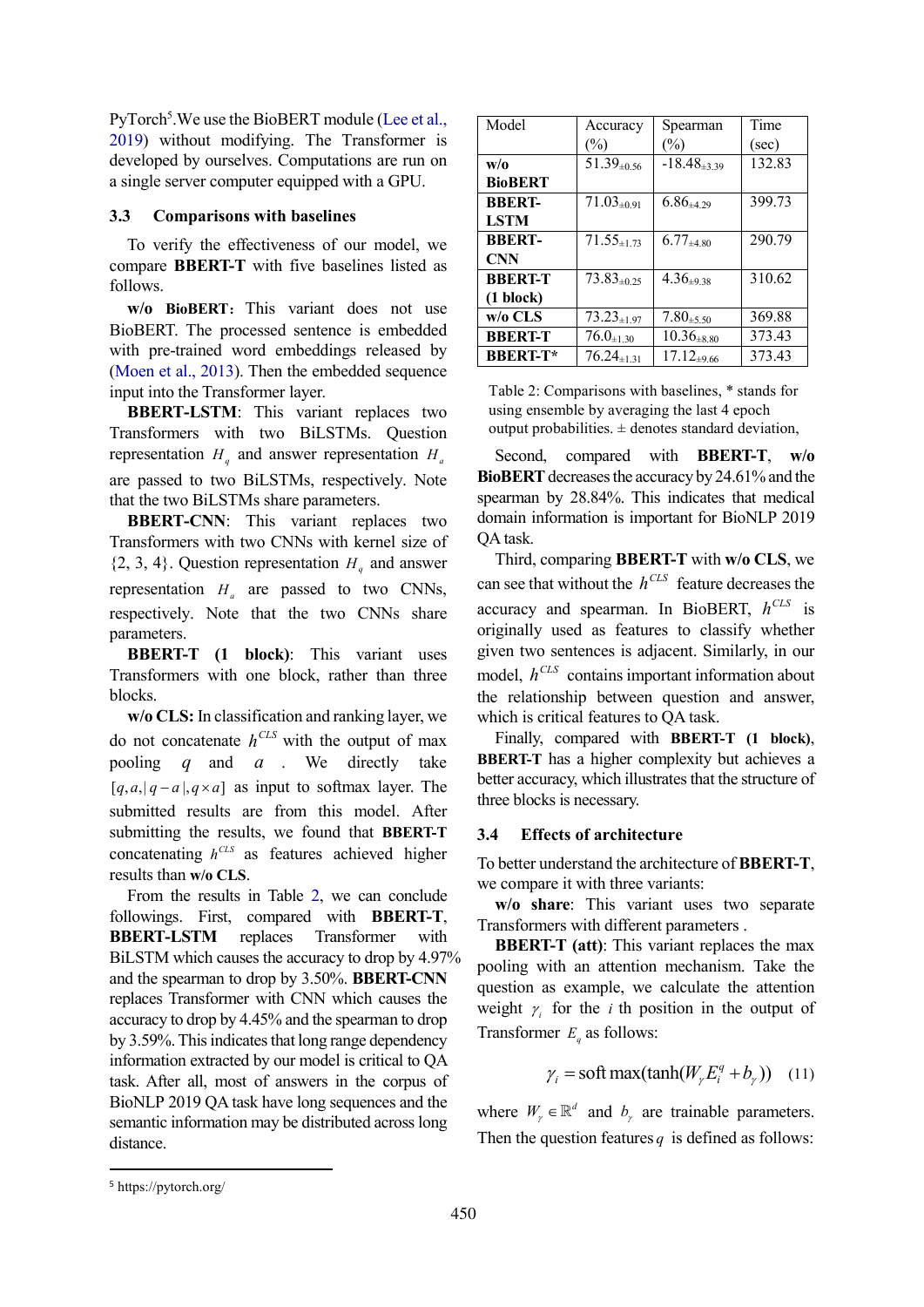$$
q = \sum_{i=1}^{i=l_q} \gamma_i h_i^q \tag{12}
$$

In the same way, the answer feature *a* is achieved.

**BBERT-T (mean):** This variant replaces the max pooling with a mean pooling.

From the results in Table 3, we can see that not

| Model                 | Accuracy           | Spearman           |
|-----------------------|--------------------|--------------------|
|                       | $\binom{0}{0}$     | $\%$               |
| w/o share             | $73.83_{\pm 0.32}$ | $12.90_{\pm 3.29}$ |
| <b>BBERT-T</b> (att)  | $72.99_{\pm 0.65}$ | $16.55_{\pm 5.08}$ |
| <b>BBERT-T</b> (mean) | $73.62_{\pm 0.56}$ | $9.96_{\pm 8.10}$  |
| <b>BBERT-T</b>        | $76.0_{\pm 1.30}$  | $10.36_{\pm 8.80}$ |

Table 3: Effects of architecture.

sharing parameters between the two Transformers might lose connection between question and answer, leading to performance decrease. Using attention mechanism to generate question and answer features achieves a worse results than using max pooling. The reason might be that the selfattention structures of Transformer make each position of output equally important. Therefore, attention mechanism cannot learn the effective weight for each position. This can be further verified by similar accuracy of the mean pooling that gives equal weight of each position.

### **3.5 Effects of pre-training corpus knowledge**

To explore the effects of large-scale pre-training corpus knowledge, we compare our BBERT-T with its two variants:

**w/o Bio:** This variant replaces BioBERT with BERT.

| Model          | Accuracy $(\% )$   | Spearman $(\% )$    |
|----------------|--------------------|---------------------|
| w/o BioBERT    | $51.39_{\pm 0.56}$ | $-18.48_{\pm 3.39}$ |
| w/o Bio        | $71.09_{\pm 0.48}$ | $18.89_{\pm 8.10}$  |
| <b>BBERT-T</b> | $76.0_{\pm 1.30}$  | $10.36_{\pm 8.80}$  |

Table 4: Effects of large-scale pre-training corpus knowledge on performance on the QA dataset.

From Table 4, comparing **w/o Bio** with **w/o BioBERT**, we can conclude that the contextualized representations generating by BERT do provide the semantic information between question and answer. BioBERT, having same model structure as BERT, is pre-trained on large scale medical corpus, which could generate medical domain-specific representations. For BioNLP 2019 QA task in medical domain, applying medical domainspecific representations is more effective than open domain representations.

#### **3.6 Effect of reference loss**

To investigate the effects of weighted cross entropy loss, we use the cross-entropy loss to train our model and the results are shown in Table 5.

| Model          | Accuracy $(\% )$   | Spearman $(\% )$   |
|----------------|--------------------|--------------------|
| Cross-entropy  | $73.56_{\pm 0.70}$ | $7.76_{\pm 4.86}$  |
| <b>BBERT-T</b> | $76.0_{\pm 1.30}$  | $10.36_{\pm 8.80}$ |

Table 5: Effects of large-scale pre-training corpus knowledge on performance on the QA dataset.

From Table 5, we can observe that cross-entropy gets worse results than weighted cross-entropy, which illustrates that weighted cross-entropy could take advantage of the reference score during training. The candidate answers with higher reference scores are more relevant. Weighted cross-entropy assigns a higher weight to the loss of the correct answer with higher reference score and loss of the incorrect answer with lower reference score, which makes the model more robust.

#### **4 Conclusion**

We propose BioBERT Transformer model which applies two Transformers to catch the association between question and answer. Experimental results show that our model benefits from the long range dependency information between words in question and answer and that medical domainspecific contextualized representations generated by BioBERT can effectively improve the performance of QA task. We evaluate on BioNLP 2019 QA test dataset with official evaluation toolkit. And our proposed method achieves the accuracy of 76.24% and spearman of 17.12%.

#### **Acknowledgments**

This work is supported by National Natural Science Foundation of China (No. 61772109) and the Humanities and Social Science Fund of Ministry of Education of China (No. 17YJA740076).

#### **References**

Asma Ben Abacha, Eugene Agichtein, Yuval Pinter and Dina Demner-Fushman1. 2017. Overview of the Medical Question Answering Task at TREC 2017 LiveQA. *text retrieval conference.*